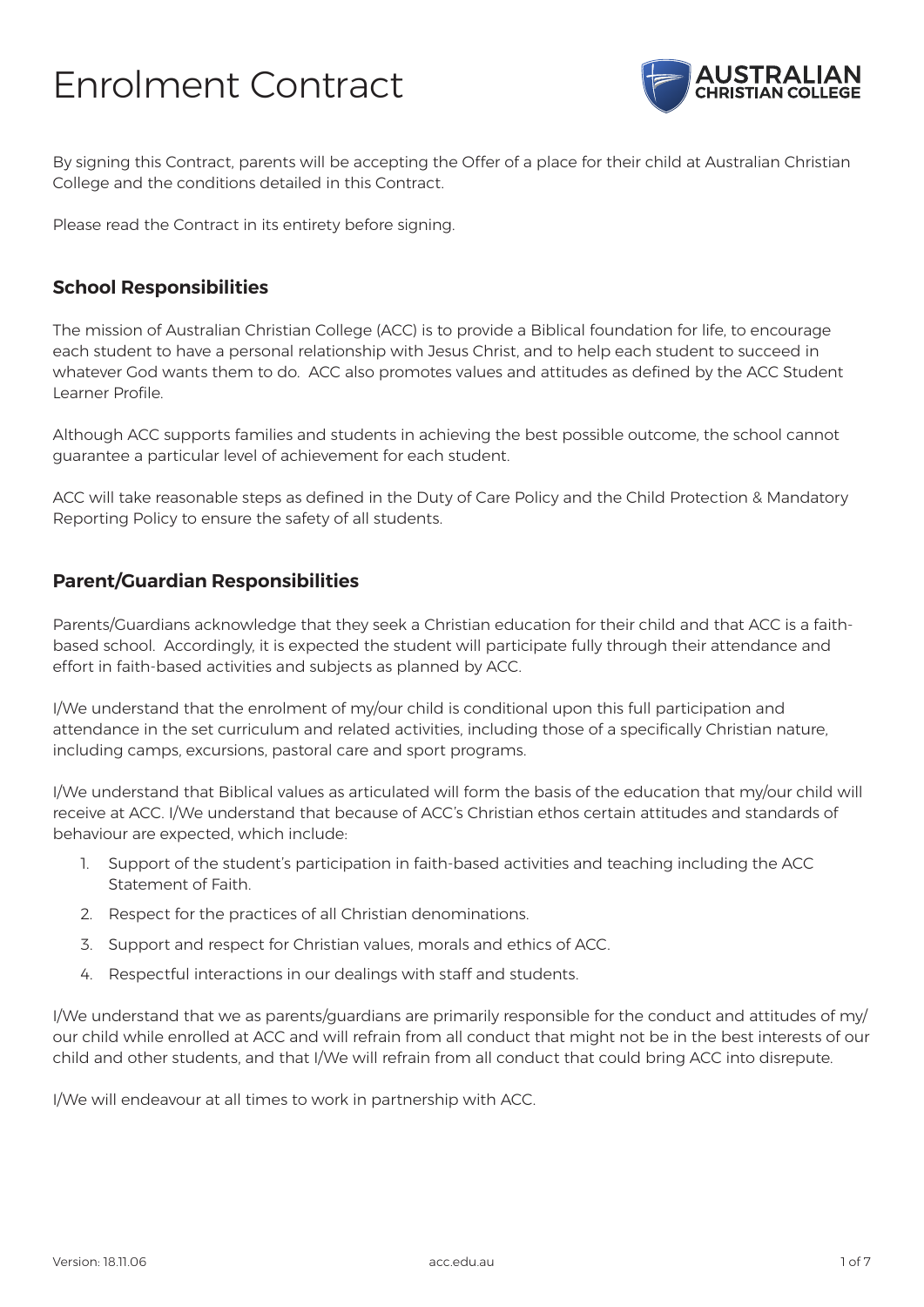

# **Behaviour & Expectations**

I/We are aware that ACC Policies and rules are readily available on the parent portal.

I/We understand that during the student's enrolment at ACC, the student will be bound by all rules, regulations and Policies authorised by the school. I/We as far as is practical, will ensure that the student complies with those policies and rules. I/We also agree to support and/or comply with these policies and rules developed for the good running of ACC.

I/We understand that there are risks associated with the use of technology and that students must be particularly careful to avoid all misuse of technology which, if it occurs, will attract school penalties and also may attract offences under Criminal Law.

I/We understand also that the Principal or their delegate may initiate reasonable disciplinary measures for student failure to comply with directions given by a person in authority, or for failure to comply with ACC policies and rules.

Student conduct, out of school hours, which brings ACC into disrepute will be disciplined.

The Principal may expel the student from ACC for conduct considered sufficiently serious or harmful whether that is a single incident or an on-going series of behaviours.

Where discipline may involve expulsion of the student, the Principal or delegate will not proceed to expulsion until allegations of misconduct have been put to the student, or the student's parents and the student has been allowed an adequate opportunity to respond (natural justice).

ACC may conduct a search of the student's personal property including all technology where it is reasonable for ACC to do so, or as part of a general or random search of a place where ACC conducts its activities.

 I/We understand that ACC takes no responsibility for the actions of the student on the internet in the home environment. I/We understand that ACC strongly encourages all parents to install software to monitor and block inappropriate content on the internet.

At times student conduct will be reported to State Authorities as mandated by law.

ACC may confiscate forbidden or dangerous property.

## **Your Relationship with ACC**

It is important to emphasise that the basis of the Enrolment Contract with parents for their child's education is a partnership based on mutual support of ACC's Christian values, goals and mission. These values are entrenched in ACC's documentation and are themselves, non-negotiable.

Concerns need to be addressed as they arise to enable ACC and parents to respond transparently and fully.

I/We, as parent's or guardian's, acknowledge that should I/We engage in conduct which ACC considers to be prejudicial to the interest and/or reputation of the school, or sufficiently breaches the contractual relationship, ACC may terminate this Enrolment Contract. This clause includes but is not limited to communication via all forms of social media.

ACC will communicate with and provide educational information to both parents unless otherwise directed by Court Order.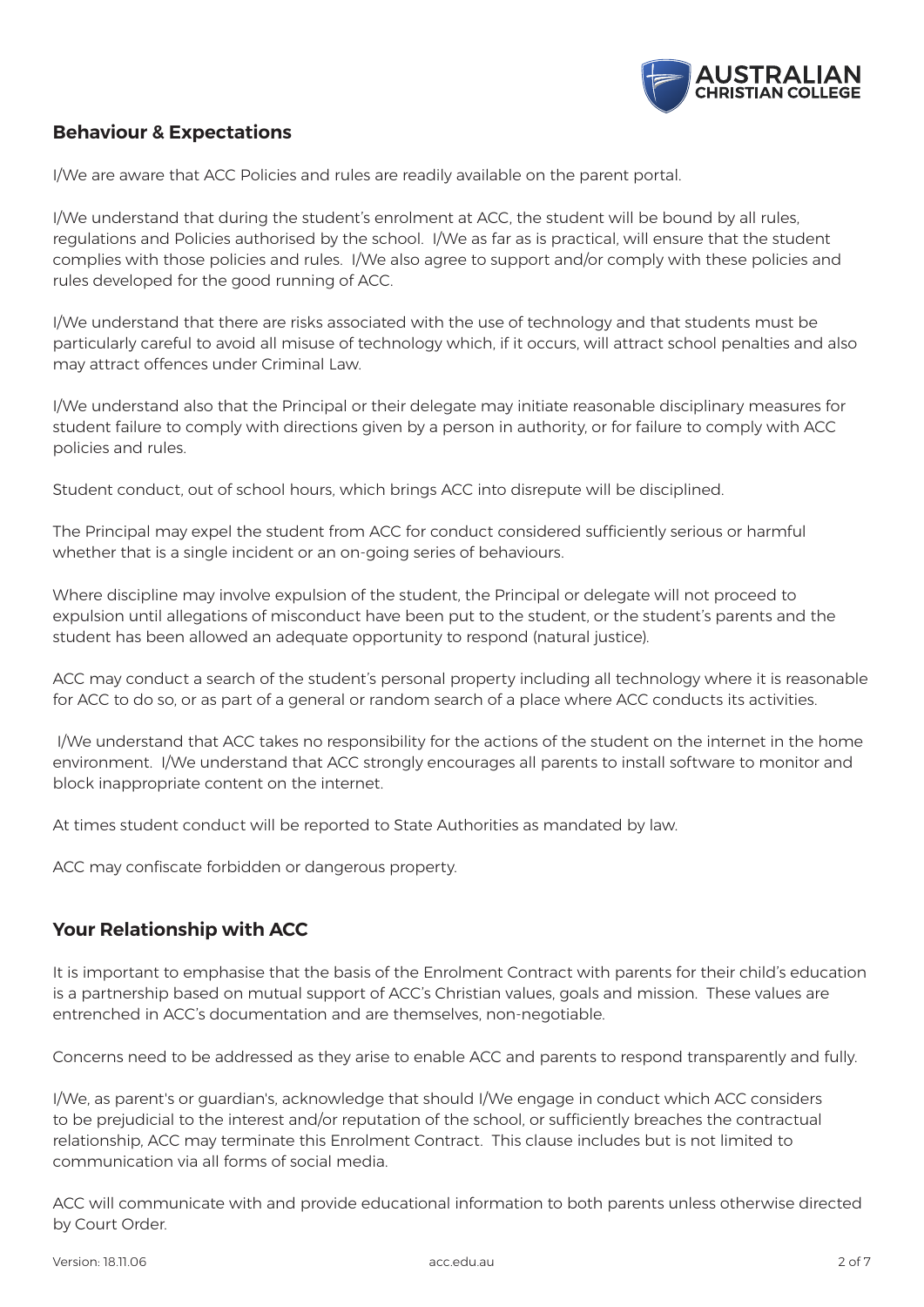

# **Health**

I/We have disclosed completely to ACC any medical, learning, psychological or other condition that my/our child has that affects academic performance, health, safety or ability to participate fully as a member of ACC community. I/We agree to disclose promptly any emergent circumstances or conditions arising whilst the child is attending ACC. Such information may result in special consideration of his/her education needs.

I/We understand that, unless in exceptional circumstances, the child will live in the care and control of the family. I/We agree that the Principal or delegated representative, in the event of any medical or other emergency involving my/our child, where it is impossible or not practical to communicate with me/us, will act as considered appropriate and expedient, and that I/we will be responsible for any medical cost/outlay incurred in such process.

A parent or emergency contact person will be contacted where a student needs to be sent home. This may also occur if the student has an infectious illness or condition.

The Principal has discretionary right to close the school during an epidemic or other serious circumstance affecting the health and safety of the ACC community.

## **Insurance & Limited Liability**

I/We understand that ACC will not accept liability for the damage or loss of personal effects and does not insure student property.

## **Publication**

I/We understand that the name and image of my/our child will be used in all forms of school media and marketing. Please submit written advice to ACC if you do not wish to have these details published.

# **Child Protection & Pastoral Care**

ACC recognises its legal duty of care toward its students and that protecting students from harm and the risk of harm is fundamental to maximising their personal and academic potential. For this reason the welfare and best interests of the student will always be the primary consideration. Therefore, Pastoral Care is offered and recommended to every student as required where the Pastoral Care team sees fit.

I/We understand that ACC has a Child Protection Policy that covers the actions to be taken if a member of staff or a parent/guardian becomes aware or reasonably suspects that harm has been done to a student of ACC by other staff, people outside the school, or by other students. Actions taken include the mandatory reporting to the relevant authority.

I/We understand that it is reasonably expected of parents and guardians to support measures adopted by Pastoral Care staff for my/our child's best outcome.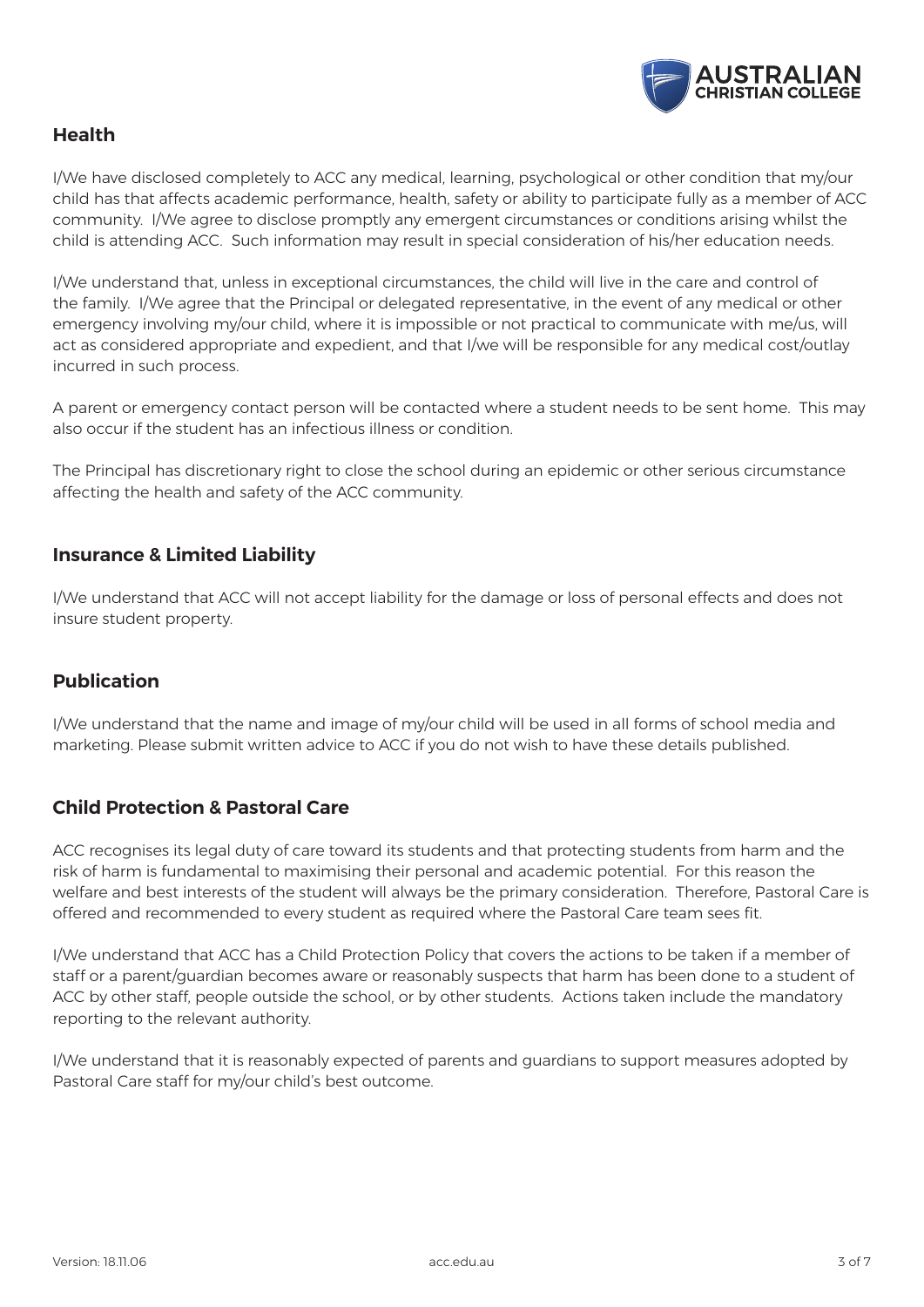

# **Academic & Co-Curricular Programs**

I/We understand that ACC may alter its academic and other programs at any time.

ACC will arrange excursions from time to time. ACC will inform parents/guardians of intended excursions involving the student. Additional permission forms may be required from time to time by subject or class teachers for excursions requiring specialised permission. Notification of excursions, camp details and activities will be advised to parents/guardians prior to the event.

I/We consent to the student attending excursions and camping activities with ACC.

## **Notice of Withdrawal**

I/We understand that my/our student can leave ACC without penalty in the event that there is at least six term weeks or more notification prior to withdrawal.

Failure to provide the minimum of six term weeks notification will result in the parent/guardian being liable for 6 term weeks' fees in lieu of notice.

I/We understand that student academic reports are only issued to students who have attended a complete semester at ACC (Term 1 & Term 2 or Term 3 & Term 4). Partial academic reports will not be issued.

I/We understand that the school cannot provide copies of existing academic reports that have been issued to students. The archiving and maintenance of these records is solely the responsibility of the parent/guardian.

## **Termination of Enrolment**

I/We understand that the Enrolment Contract may be terminated by ACC if:

- 1. The student is expelled from ACC.
- 2. At the end of a school year ACC does not wish to continue the Agreement for the following school year for sufficient reason.
- 3. Mutual trust and cooperation between the parents/guardians and ACC breaks down.
- 4. Parents/guardians are in breach of this Agreement and fail to remedy the breach within a reasonable time after receiving written notice from ACC requiring them to do so.

I/We understand that parent/guardians may terminate this Contract at any time, with notice to ACC in writing if:

- 1. Parents/Guardians can no longer afford to pay school fees
- 2. Parents/Guardians consider ACC is in breach of the Contract and fails to remedy the breach within a reasonable time after written notice from the parents/guardians requiring ACC to do so.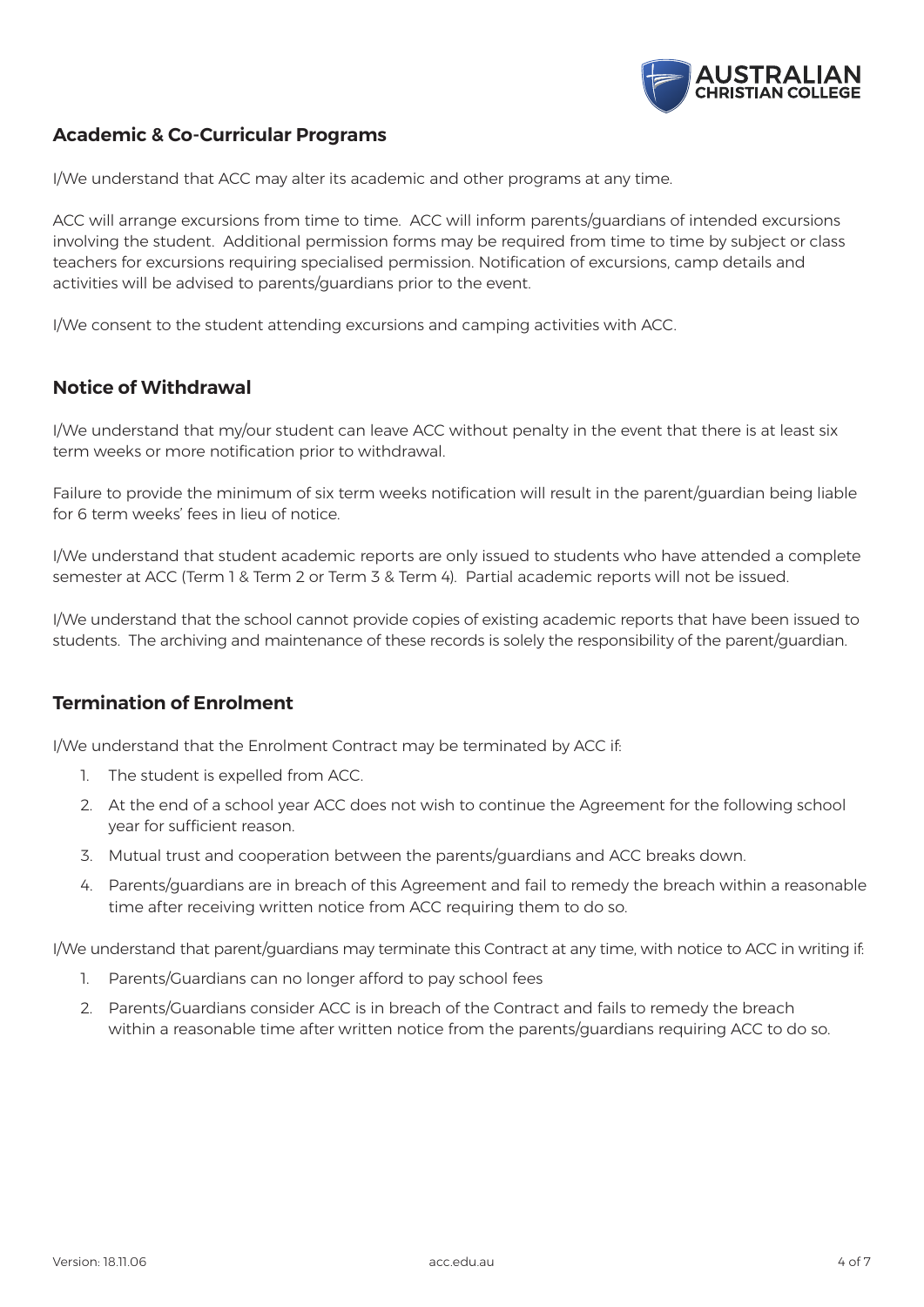

# **Fees & Financial Responsibilities**

ACC will determine the fees annually before the commencement of the relevant school year. By entering this Contract I/we have determined that as parents/guardians I/we have the resources to pay for the student's school fees and other payments.

I/We will be responsible jointly and severally for the payment of all specified school fees applicable to the education of the student/s named on this form during their enrolment at ACC. I/We agree to meet all fees and charges when due.

Should payment of fees become difficult, I/we agree to discuss the matter promptly with the Principal and adhere to any individual arrangements as set down by the Principal or nominee.

Should the payment of fees not be made, I/we understand that the offer of enrolment may be suspended or terminated, and my/our child will no longer be enrolled at ACC. I/We understand that the termination of enrolment on the basis of non-payment of fees will be at the sole discretion of ACC. Where the enrolment is discontinued, the unpaid fees will still be a debt due and owing to ACC.

Should fees in arrears be recovered by a collection agency I/we, the undersigned, understand that I/we will be liable for all associated fees and charges.

I/We undertake to have all fees paid in full by the conclusion of each academic year.

If the Enrolment Contract is terminated by ACC, the school will not be obliged to refund any pro rata proportion of the fees.

#### **Policies & Procedures**

The current versions of ACC's policies can be accessed via the parent portal. A select number of commonly cited policies can also be accessed via the school website.

## **School Responsibilities**

ACC hours of service and supervision are posted in the parent portal.

ACC will inform parents/guardians regularly about how their child is progressing and will contact parents/ guardians as soon as possible if ACC is concerned about the child's school work, behaviour, attendance or punctuality.

#### **Attendance**

I/We understand that ACC's attendance policy is available on the parent portal.

I/We agree to advise ACC of any absenteeism as soon as possible on the first day of absence.

I/We understand that a leave of absence needs to be in accordance with the attendance policy and relevant state requirements.

I/We understand that unexplained or extensive absence from school may have educational and contractual consequences. ACC will not be able to make up lessons or instructions for unexplained or unauthorised student absences.